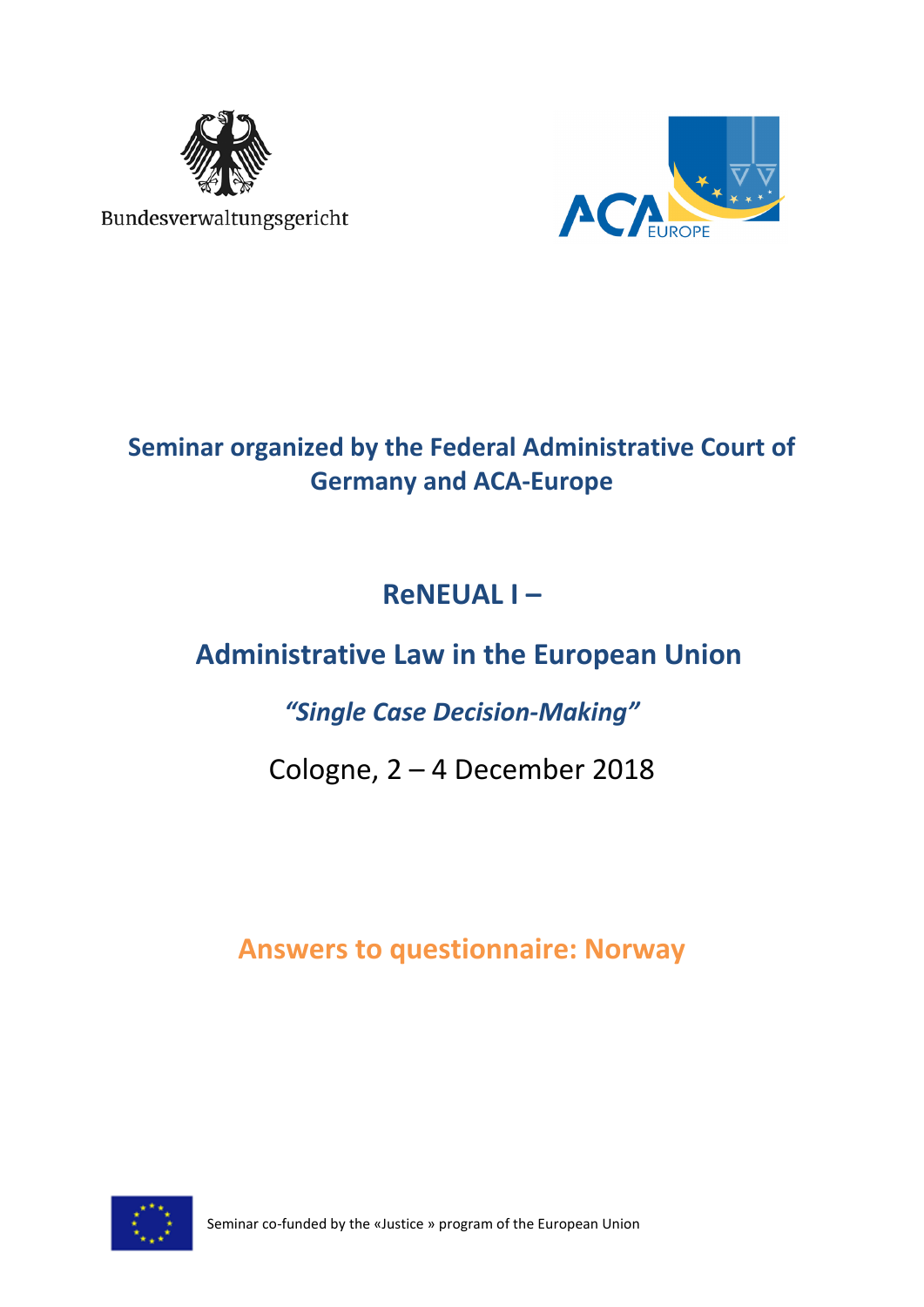## **ACA-Seminar ReNEUAL I – Administrative Law in the European Union Single Case Decision-Making**

2. - 4. December 2018 Verwaltungsgericht Köln (Administrative Court Cologne)

## **Questionnaire**

## **Answers from Norway**

## **Introduction:**

National legal orders and European Union law are in many fields closely linked. Both underlie mutual influences. The jurisdiction of the European Court of Justice is not only relevant and binding as the interpretation and application of European Union law is concerned. Also, its jurisdiction partly affects the interpretation and application of national law. This phenomenon can be observed e.g. in the law of administrative procedure or of administrative court procedure.

On the other hand, European Union law is founded on the national jurisdictions of the member states. From an optimistic point of view it ought to be an essence of the best the national legal orders have to offer. In this line of thinking the European Court of Justice considers the national legal orders as source of inspiration in determining the general principles of European Union law which traditionally, i.e. before the Charter of Fundamental Rights came into force, were the sole source of fundamental rights within the jurisdiction of the European Court of Justice (cf. ECJ Case 4/73 (Nold), ECLI:EU:C:1974:51, p.507-508). Accordingly, the European Court of Justice has deducted many procedural rights in administrative procedure from the national legal orders.

It is in the interest of the member states that the relationship between European Union law and the national legal orders remains one of mutual interchange, better: a dialectic process. It would be contrary to the common European project, if it degenerated into a one-way-street. Recently, there have been two proposals which try to implement this process by developing a European administrative law. These proposals are not directed at modifying the national laws of administrative procedure. Their purpose is to establish for a first time a general codification of administrative procedural law binding for the institutions of the European Union, particularly the Commission.

The ReNEUAL draft is a project which has mostly been promoted by European scholars with expertise in European Union law, in various national legal orders as well as in comparative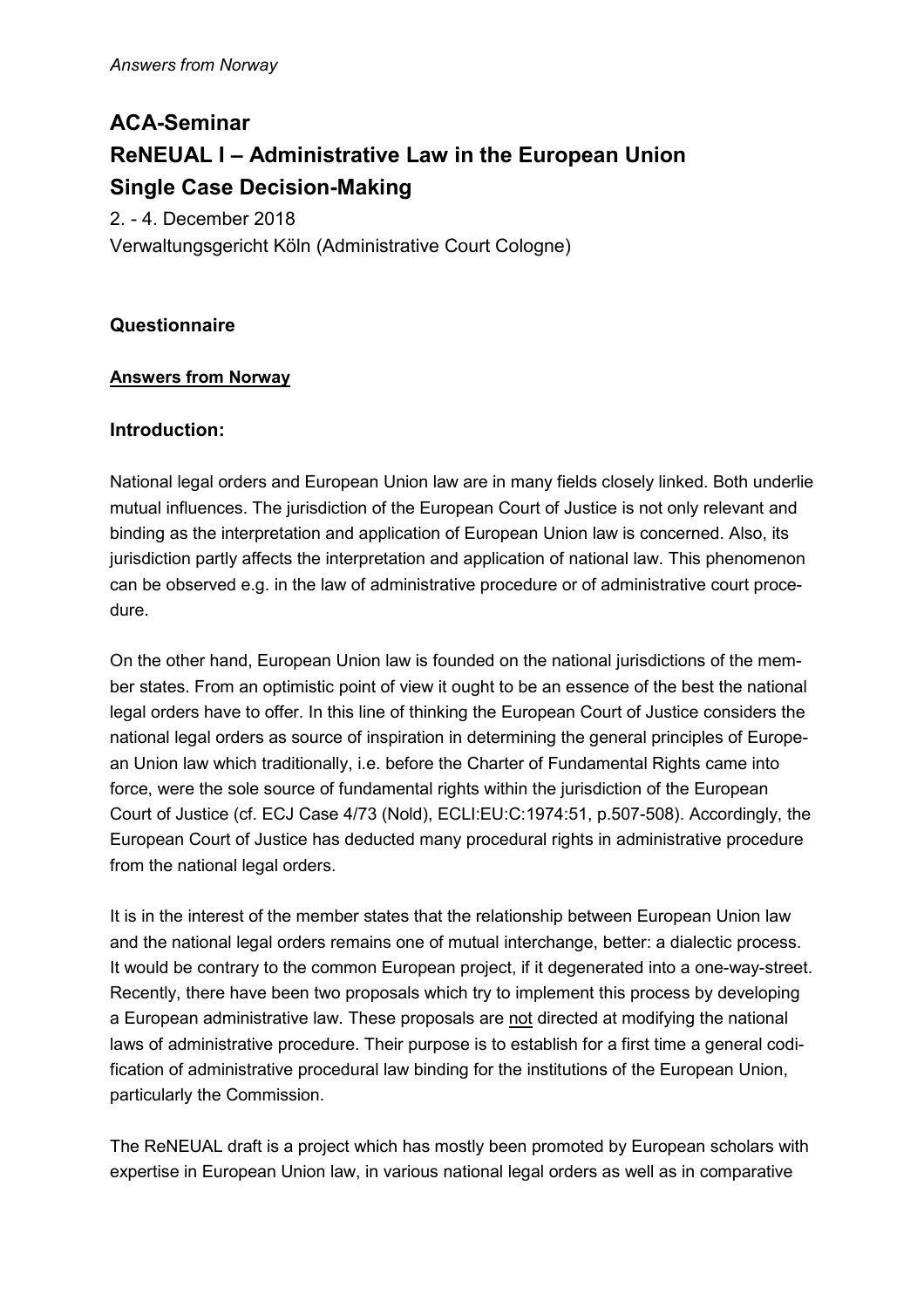legal studies (http://www.reneual.eu/index.php/projects-and-publications/reneual-1-0). Yet, several legal practitioners, i.a. judges from several member states, have also contributed. The ReNEUAL draft is available in English, French, German, Italian, Polish, Romanian and Spanish. For the purpose of this questionnaire, Book III (Single Case Decision-Making) is attached as a file in English. You will find links to other language versions on the ReNEUALwebsite: http://www.reneual.eu/index.php/projects-and-publications/.

The second draft is a resolution adopted by the European Parliament in 2016 on a proposal for a regulation for an open, efficient and independent European Union administration (EP-No. B8-0685/2016 / P8\_TA-PROV(2016)0279). It was inspired by the ReNEUAL draft. Although the Commission reacted rather sceptically in October 2016, the proposal is still on the agenda of the European Parliament. The proposal is also attached as a file; more language versions are accessible through the European Parliament's website: http://www.europarl.europa.eu/sides/getDoc.do?pubRef=-//EP//TEXT+TA+P8-TA-2016- 0279+0+DOC+XML+V0//EN#BKMD-8.

The seminar to be held in Cologne aims at further investigating into the national legal orders in order to assess their principles more profoundly and on a wider scale. The purpose is to achieve a better understanding of the specific approaches of the national legal orders, to discover similarities and/or differences in order to promote the dialectic process mentioned above and thus both contribute to a better understanding of the principles of the European legal order derived from the essence of the member states' legal orders and enable a mutual learning process as well between national legal orders among themselves as between the national legal orders and the European Union's legal order.

As the seminar cannot investigate the national administrative laws of the member states in their entireties the seminar has to limit its scope: first, to single case decision-making as the probably most typical form of action of the administration. Other forms of action, especially administrative rulemaking, pose another variety of questions which could make it worthwhile dedicating another seminar to this topic. Second, the seminar focuses on two important areas of administrative procedure, which are covered by the first two parts of the following questionnaire. The first is dealing with the legal position of different categories of (potential) parties to administrative proceedings (I.), the second with the administrative determination of facts and discretionary powers (II.). The last part contains a small case study in which these areas of administrative procedural law play a decisive role (III.). This sequence is, of course, not meant to prejudice the order of answering.

The first part deals with the questions of who is or can become a party to administrative proceedings before an administrative authority (not before an administrative court!) and of what rights and/or obligations might follow from being a party to administrative proceedings. The second part centres on the question of how administrative authorities determine the facts on which to found their decisions. Although here, too, the main focus is on the proceedings be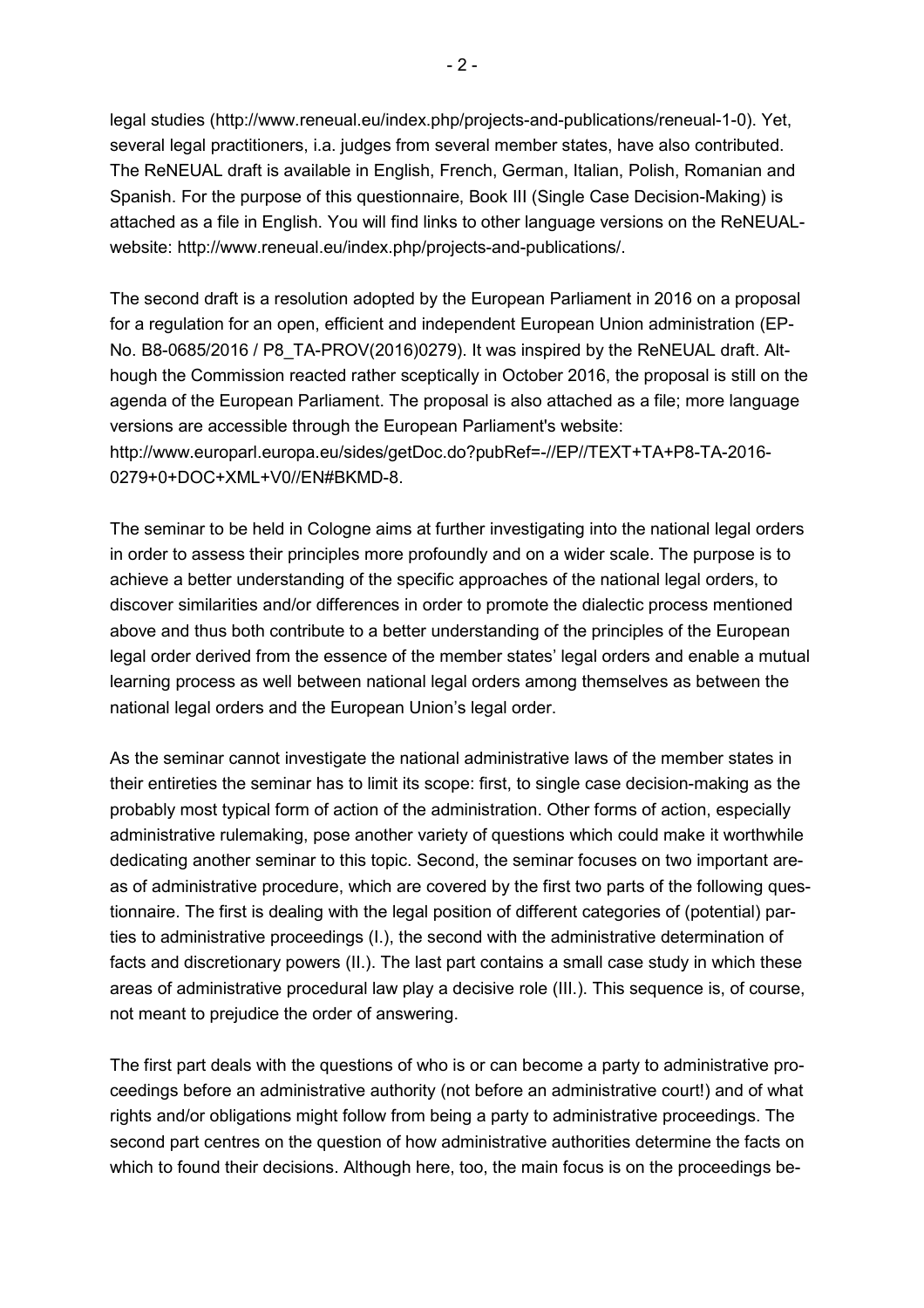fore administrative authorities, this part also makes reference to proceedings before administrative courts. In this regard it deals with the administrative courts' review of administrative decisions having in mind that there might be different standards of review concerning the establishment of the facts and concerning the application of substantial law.

Wherever you consider it appropriate, it would be helpful if you not only described your national legal order, but also compared your national legal order with the relevant provisions of the two drafts mentioned before. For this purpose the questionnaire makes reference to single provisions of these two drafts in order to facilitate the links.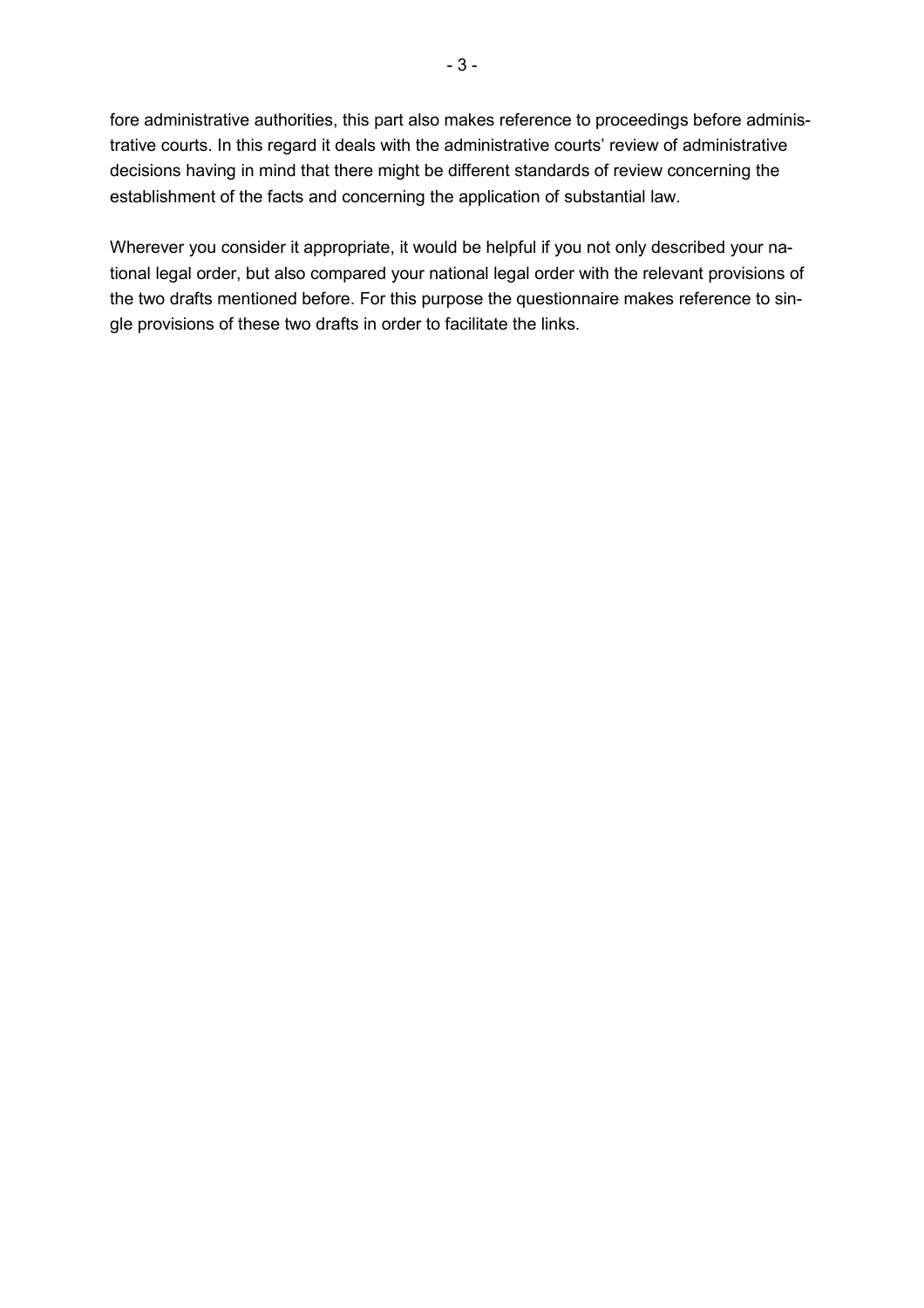### **I. Parties to Administrative Proceedings: Categories and Legal Positions**

- *1. a) Are the following categories of parties to administrative proceedings for single case decision-making recognized in your legal order:* 
	- *addressees of onerous administrative acts / applicants of beneficial acts,*
	- *other individuals (please differentiate, in its case, further, e.g. between individuals claiming subjective rights, concrete legal interests, factual interests, individuals as members of the general public),*
	- *associations or non-governmental organisations (e.g. environmental, consumer,\$) (please indicate, in its case, details and/or specific requirements),*
	- *other administrative bodies?*

The term "party" is defined in the Norwegian Public Administration Act Section 2 e) as "a person to whom a decision is directed or whom the case otherwise directly concerns". The decisive factor is the actual connection to the case. The definition is quite general and thus case law and legal theory specifies the categories that are comprised.

Addressees of onerous administrative acts / applicants of beneficial acts are recognised as parties to administrative proceedings for single case decision-making*.*

As to other individuals, it depends on a case specific assessment of whether the individual's interest in the case is sufficient. As Section 2 e) states, the case has to directly concern the individual. An individual claiming subjective rights is a party to the case. Claiming concrete legal interests can be sufficient if the consequence of the persons legal interests is immediate. A competitor in the same application process will be considered a party. Indirect interest, whether legal or factual, is in general not sufficient. E.g. it is in general not sufficient to be a competitor in the same business area as the applicant, unless they compete in the same application process. A clear factual interest may be sufficient. E.g. a neighbour to a huge construction site. Individuals as members of the general public will however not be considered as a party in the case.

An association or a non-governmental organisation is a party to administrative proceedings where the organisation's own rights or duties are concerned. E.g. that the organisation applies for a building permit. An association or an organisation cannot however be a party to administrative proceedings on behalf of its members.

As to other administrative bodies, firstly, an administrative agency has the same status as a private legal person if the agency has the same interest or status in the case as private parties may have, cf. Section 2 (4). It is not sufficient that the case concerns the administrative agency's scope of authority. However, the agency may be considered a party when it is the natural representative for the interest group concerned. E.g. the city municipality in a case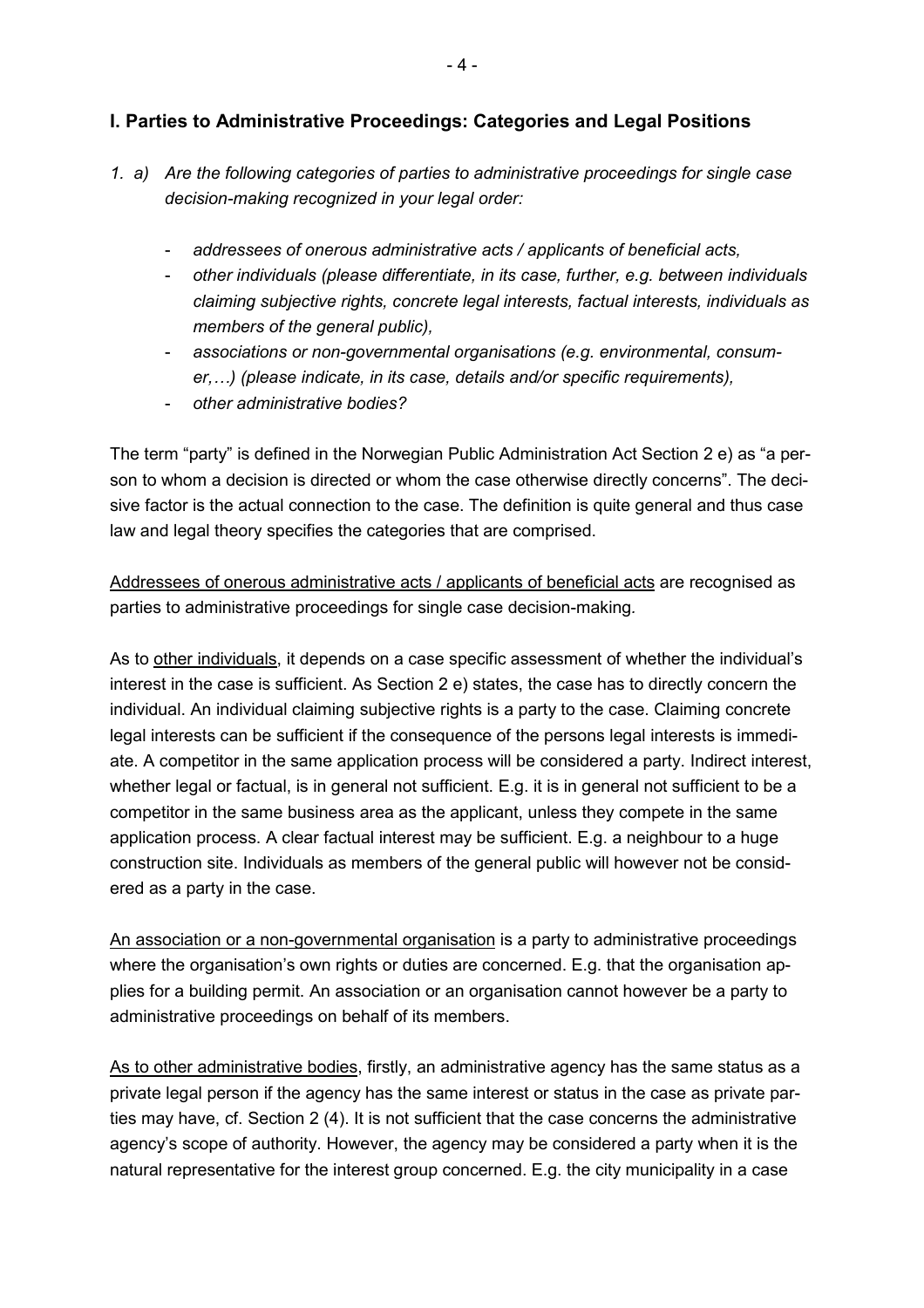regarding preservation of natural resources where the individual citizens affected are hard to identify.

Also note that although the categories of parties to administrative proceedings are narrow, the legal interest in appealing the case is wider, especially for associations or nongovernmental organisations.

- *b) Are the categories of parties to administrative proceedings defined* 
	- *in a general codification (i.e. Code of Administrative Procedure, ...),*
	- *by reference to other codifications (e.g. Code of Court Procedure,...),*
	- *by custom(ary law),*
	- *by jurisprudence,*
	- *in another way (please explain)?*

Please see answer to I. 1 a).

 *(cf. Art. 4 (f) EP-Res.; Art. III-2 (3) and (4), III-25 ReNEUAL)* 

*2. a) Do (sectorial) pieces of legislation establish additional categories of parties to administrative proceedings or do such pieces of legislation modify the general categories? In this case, please give examples!* 

In general, basis will be taken in the definition in the Public Administration Act also when sector specific legislation is applicable. Some sector specific legislation give more guidance as to when the general term is fulfilled in the sector specific area, however we do not know of any explicit additional categories or modifications as such.

Individuals/organizations/authoritites may however have a right to appeal a case without being a party to the case. They may also have a right to give a statement in the case without being considered a party. E.g. environmental representatives in environmental cases.

 *b) If such additional categories are established and/or such modifications are provided for, what is the rationale of such additions and/or modifications?* 

## N/A

- *3. As far as the parties are not parties by law (e.g. addressees or applicants), how can the different categories of (potential) parties actually become parties to administrative proceedings?* 
	- *Is a request of the party required?*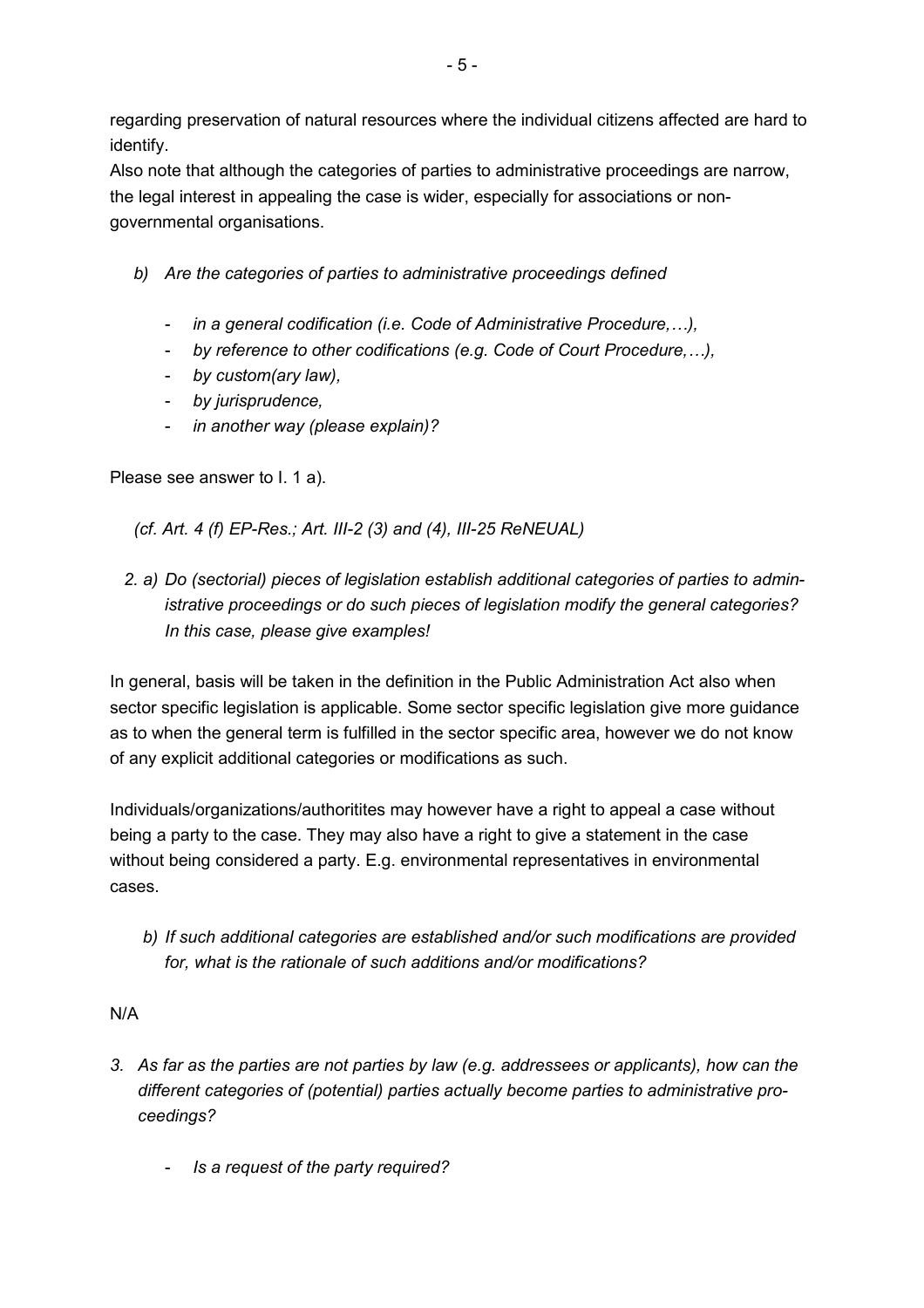- *Is a decision of the administrative authority admitting the party required?*
- *Is the administration obliged to qualify potential parties ex officio?*

The administration is obliged to qualify potential parties ex officio. The administrative body will often actuate a case without any defined parties. Eventually, and keeping in mind that the parties right to be notified of the case is fulfilled, the administration has to consider who the parties in the case are and give a notification. It is however no need for an explicit decision.

*4. a) Are administrative authorities obliged to identify third parties entitled to participate or potentially interested in administrative proceedings?* 

Not in general, however it may differ in some sector specific areas. Information on existing administrative procedures is however given online, similar to the provision in Article III-4.

 *b) Is the administrative authority obliged to announce the beginning of administrative proceedings to (potential) third parties to enable their participation?* 

No, not in general, however it may differ in some sector specific areas.

*c) Are there any consequences, if the (potential) party does not make use of its right to participate in the administrative proceedings? Does your legal order provide for a foreclosure of the exercise of the party's rights (preclusion regulation), particularly with regard to later court proceedings (ability to challenge the final decision, legal standing in this regard)?* 

In general there is no direct consequence if the party does not make use of its right to participate in the administrative proceedings. The party's lack of contribution to the case may however affect the content of the decision and an appeal. E.g. if the decision is based on incorrect facts, and the party is to blame, the decision may be considered valid even though it is to the detriment of the party. Thus, it may have legal consequences to not make use of its right to participate in the proceedings.

The Norwegian system does not have a particular preclusion regulation. However, the authority may impose a duty on the party to make use of the administrative appeal possibilities before the decision can be challenged in court proceedings, cf. the Public Administration Act Section 27 b. This relates to cases concerning the validity of the decision or claim for damages as a result of the decision. The opportunity is not frequently used by the authority. However, it is common that the party appeal the decision to the administrative appeal agency before challenging the decision in court. An appeal to the administrative appeal agency must be made within three weeks from the date on which notification of the administrative decision has reached the party concerned.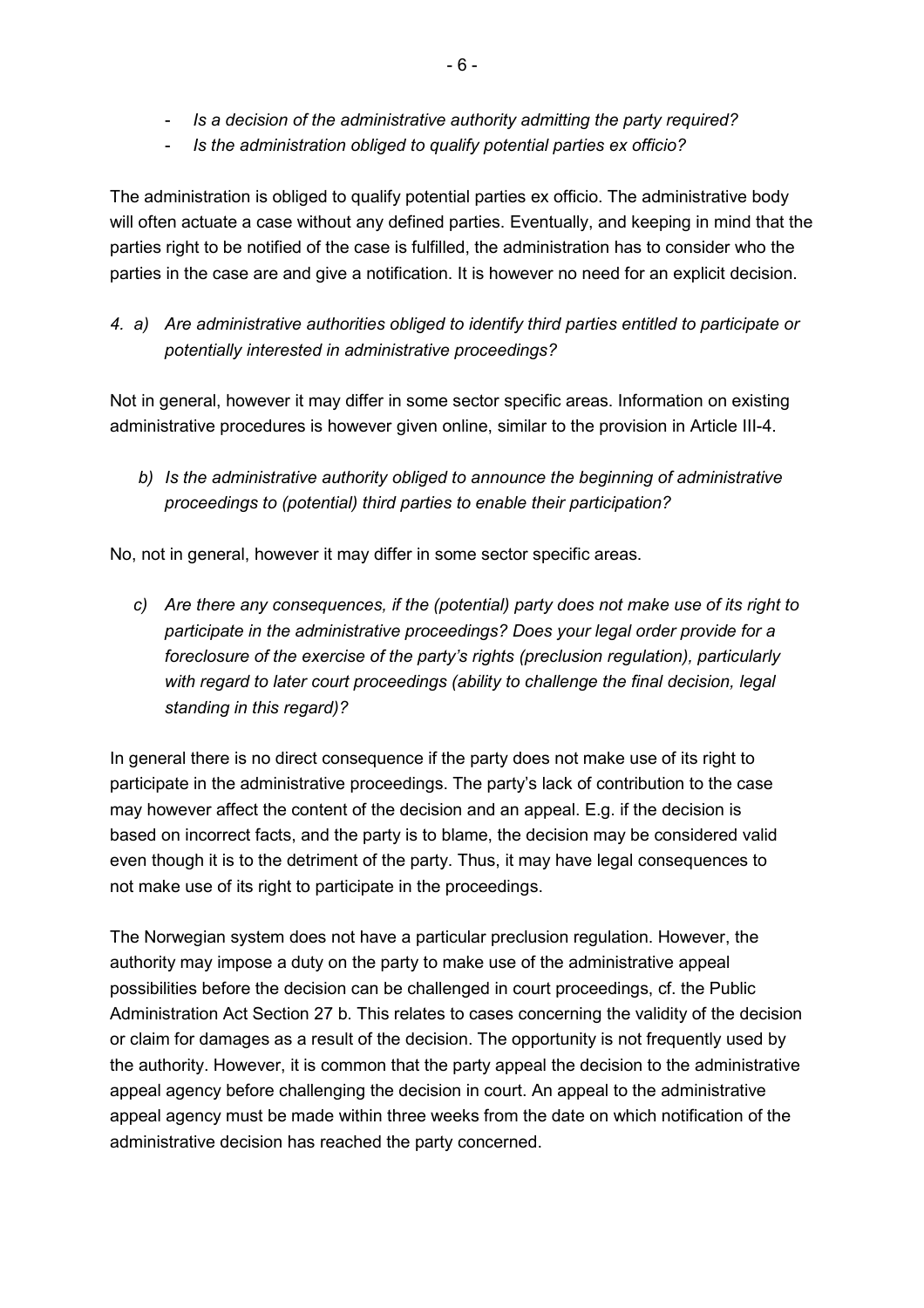- *5. If individuals / organisations / other public authorities are not admitted as parties to administrative proceedings by the competent authority on their request, what are the legal consequences?* 
	- *a) Are they entitled to direct court actions against the administrative decision to not admit them as parties to the administrative proceedings? Are (only) original parties (parties by law) to the administrative proceedings entitled to do so?*
	- *b) In contrast, do the parties not admitted to the administrative proceedings have to wait for and then challenge the final administrative decision claiming a procedural defect in not admitting them?*

In general only the final administrative decision may be subject to court actions.

However, the person/organization/public authority who has submitted a request to be allowed to examine a document in a case may appeal against the refusal, and may appeal the refusal on the grounds that they should be considered a party in the case (Section 21 in the Norwegian Administration Act).

*c) Can the competent authority remedy any omission to admit a party?* 

Yes, the competent authority may review the case and hear the new party in question before making a new decision.

- *6. a) Do all categories of parties to administrative proceedings enjoy the same procedural rights:* 
	- *to be heard (orally or in writing),*
	- *to be advised by the competent authority concerning the relevant procedural rights,*
	- *to submit documents,*
	- *to have access to the file, including documents submitted by other parties,*
	- *to call witnesses or to initiate other gathering of evidence,*
	- *to be provided with a copy of the final decision,*
	- *to file a claim in the administrative proceedings?*
	- *b) Or do different categories of parties to the administrative proceedings have different rights? If so, please provide information about the most important differences!*

 The Norwegian law does not differentiate between categories of parties. The individuals or organisations/administrative bodies considered a party all have the same rights.

*(cf. Art. 9, 11, 14, 15 EP-Res.; Art. III-15, III-23, III-24 ReNEUAL)*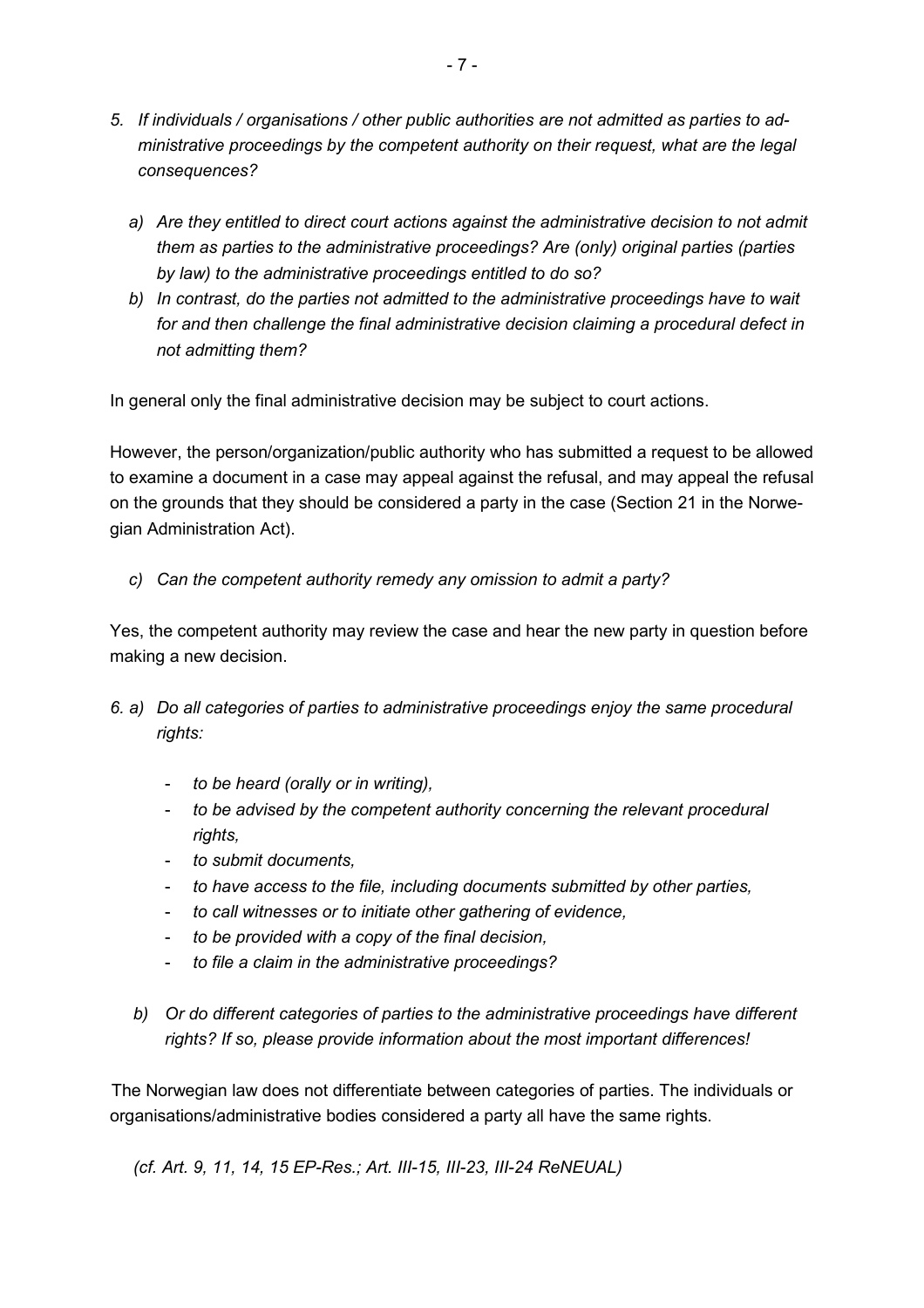*7. Is there a political or academic discussion concerning any kind of reform with regard to the participation rights of third parties to administrative proceedings in your country? Are there recent legislative proposals concerning the participation rights of third parties to administrative proceedings?* 

A law committee is currently evaluating the Norwegian Public Administration Act. The comittee will give its proposal for a new law in February 2019. It is not known whether the participation rights of third parties will be discussed in the proposal.

*8. What is the most important and most recent case law of your court relating to the status of third parties to administrative proceedings and their procedural rights therein? Please identify up to three cases and provide some information about the content and relevance of the judgements!* 

As Norway has an extensive system of rights for administrative appeals, all administrative decisions relating to the rights or duties of one or more specified person (natural or legal) can be appealed to a superior administrative agency, the case law is not as extensive in this area. The question for the court is rather whether the third party has a right to be a party before the court, which is not the same assessment.

However, a Supreme Court Judgment dated 29 January 2015 (the Maria-case) concerns among others the question of whether a third party was a party to the administrative proceeding. The case concerned immigration law. A Kenyan woman who remained in Norway illegally after her application for asylum was rejected, had an expulsion order imposed on her by the Immigration Appeals Board (UNE), and her application for a residence permit on the basis of family reunification with her five-year-old daughter, who is a Norwegian citizen, was rejected. The Supreme Court concluded that it was a procedural error that the immigration authority had failed to establish the daughter as a party to the hearing of the case. The rejection interfered with the daughter's family life with her mother and challenged her care situation in a way that was of fundamental importance to her upbringing and future.

## *II. Determination of Facts and Discretionary Powers*

*1. a) In administrative proceedings, do administrative authorities have a general duty to carefully and impartially investigate the facts of the case ex officio in your jurisdiction (principle of investigation)?* 

Yes. It is set out in Section 17 that the administrative agency shall ensure that the case is clarified as thoroughly as possible before any administrative decision is made. The duty is relative based on the importance of the case, its complexity etc. The duty seems quite similar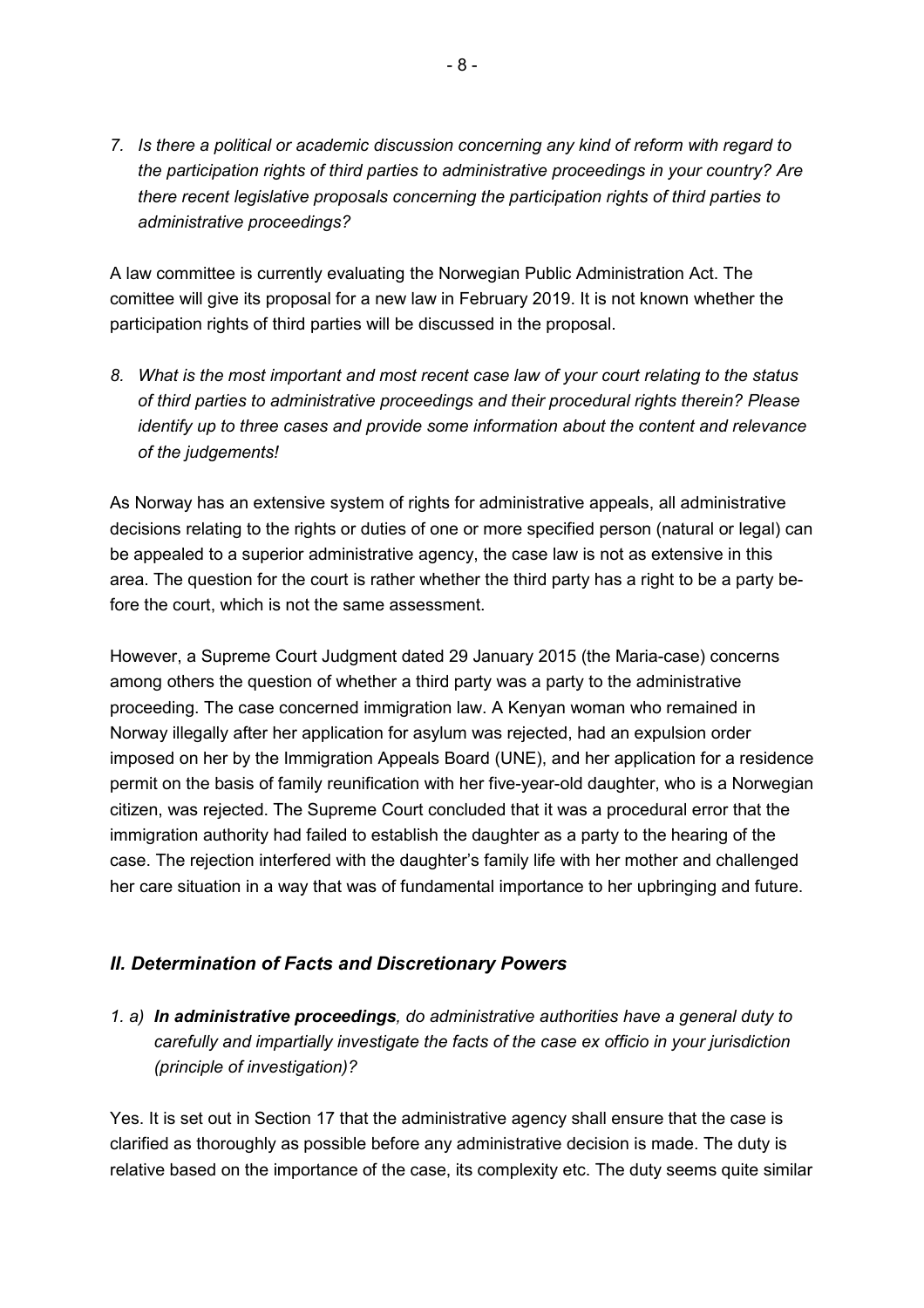to Article 9 EP-Res.

*b) Are, in contrast, the parties to administrative proceedings generally obliged to present facts or evidence of their own accord (principle of party presentation)?* 

Not in general. A party have the right to express his opinion in the case, but is not obliged to.

There is however some sector specific areas where the party is obliged to present facts or evidence, e.g. in the pollution area (see the Pollution Act Section 49 and 51).

*c) Do the rules for determining the facts distinguish between administrative proceedings initiated ex officio or by application?* 

As a general starting point, the authority is responsible for finding the facts in proceedings initiated ex officio. When a party applies for a good, the starting point is the opposite. The authority is likely to base its decision on the information given in the application. However the authority still have a duty to provide guidance to the party and the duty to ensure that the case is sufficiently clarified, cf. Section 17. The provisions set out in article III-10 and 11 seems in many ways similar to the Norwegian law.

*d) Do the rules for determining the facts distinguish between facts which are favourable to the individual and others which are unfavourable to him?* 

Not explicitly, however the duty to ensure that the case is sufficiently clarified may be more lenient concerning facts that are favourable to the individual.

*e) Do different models of fact finding in administrative proceedings exist in your country with regard to different subject matters (e.g. ex officio administrative orders prohibiting or requiring specified actions of individuals, licensing of private projects on application, administrative sanctions, specific sectors of administrative law,\$)?* 

There are some sector specific laws that impose a duty on the parties to provide information and conduct inspections, e.g. in the pollution area (the Norwegian pollution act section 51). The pollution act also impose a duty to conduct an environmental impact assessment, cf. Section 13.

*(cf. Art. 9 EP-Res.; Art. III-10, III-11 ReNEUAL)* 

*2. If your jurisdiction provides for the duty of the competent administrative authority to care fully and impartially investigate the facts of a case:*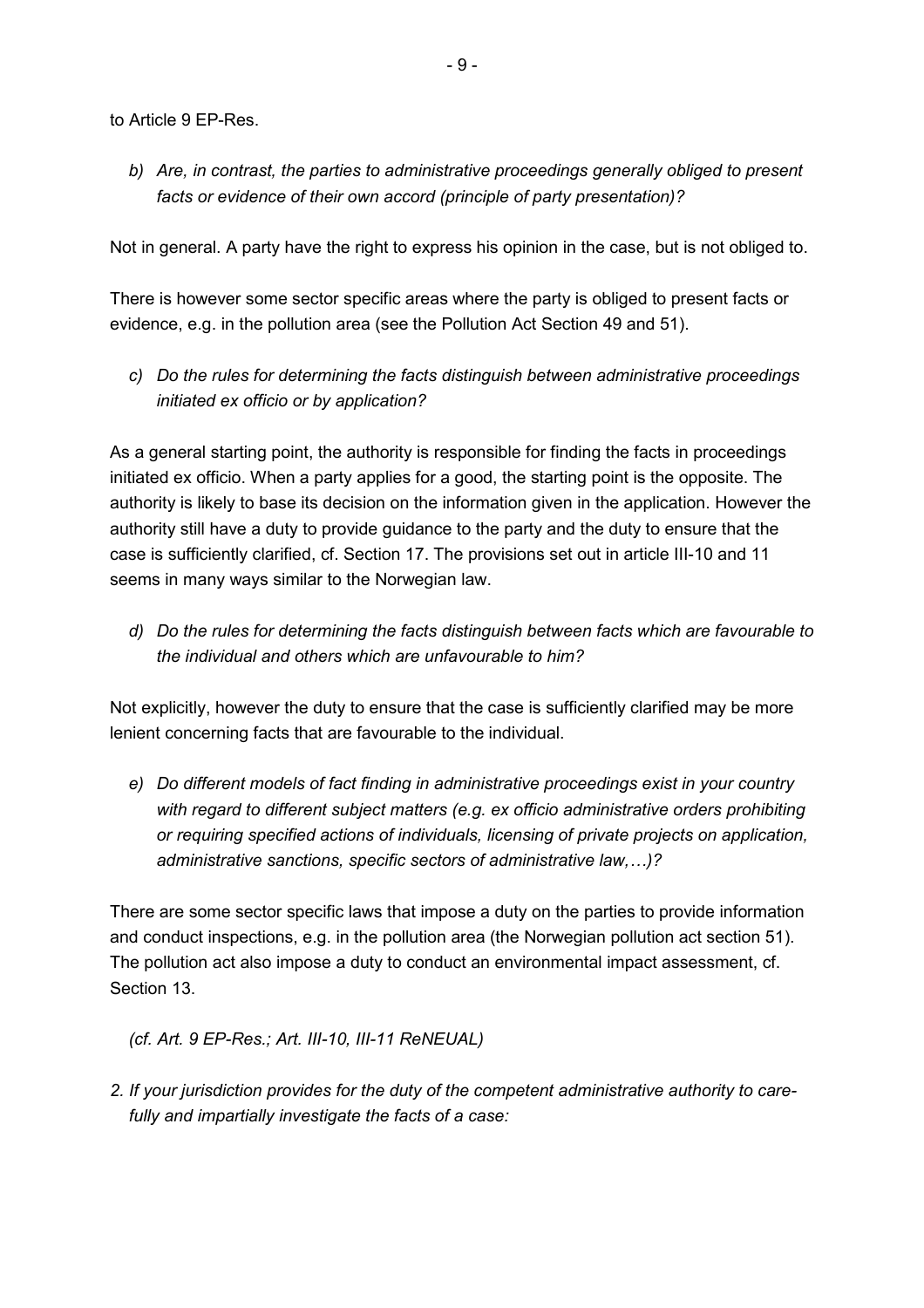*a) Are the parties to administrative proceedings obliged to cooperate in the investigation (e.g. by providing documents or by answering questions)?* 

Not as a general rule. As mentioned, there are however sector specific laws that impose a duty on the parties to provide documents or answer questions. This is especially the case in supervisory cases, e.g. competition law cases (the Norwegian Competition Act Section 24) and cases concerning the Norwegian Marketing Control Act (Section 33).

*b) What are the consequences, if a party to administrative proceedings does not comply with its duty to cooperate?* 

The consequence depends on the relevant sector specific provision, but will typically encompass a compulsory fine, a fine, or criminal liability. All these remedies are e.g. available in competition law cases.

*c) Are there differences in the duty to cooperate among different categories of parties (applicants, potential addressees of the final decisions, third parties)?* 

Not in general, but this will depend on the legal basis in each sector specific law.

- *(cf. Art. 10 EP-Res.; Art. III-13, III-14 ReNEUAL)*
- *3. a) In the fact finding process, is the administrative authority in your legal order bound by strict procedural rules (e.g. demanding for a certain organisation) or is this process subject to discretion of the administrative authority?*

The process is mainly subject to discretion, bearing in mind the authority's duty to clarify the case and provide information.

*b) Has the administrative authority broad discretion in evaluating the facts found in the administrative proceedings?* 

Yes, but confined by the authority's duty to be objective and conduct a sound process.

*c) Does your national legal order provide for rules concerning composite investigations, i.e. the collaboration of different administrative authorities (like establishing a responsible officer of one administrative authority) or the collaboration of different officers within one administrative authority, e.g. a hearing officer who may hold hearings with applicants (like asylum seekers) while another officer takes the final decision based on written reports of such a hearing officer?*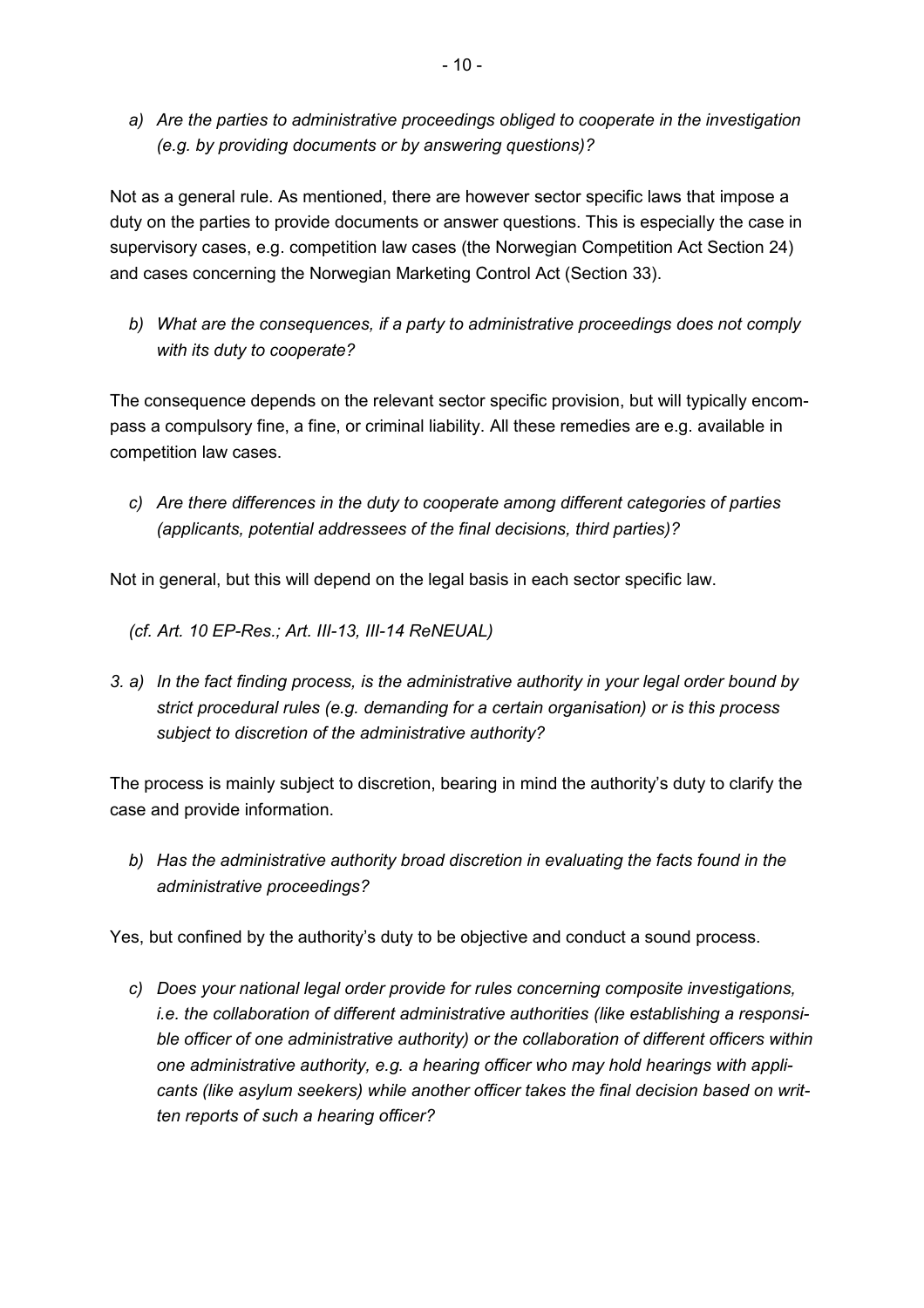We do not have general rules concerning composite investigations. There are however examples of co-operation between different administrative authorities. In general the authority responsible for the proceeding may ask for information or guidance from another authority, however this will mainly be based on a more informal procedure.

As to collaboration of different officers within one administrative authority, the procedure is in general written and an officer at the competent authority both prepare and make a decision in a case. There are however exceptions in some sector specific areas, e.g. the procedure of the Immigration Appeals Board (UNE). The board handles immigration and citizenship cases. In the cases before the board, one officer prepares the case and a committee holds a hearing with the applicant and makes a decision in the case.

## *4. a) Does your national legal order provide for specific rules of evidence for the fact finding in administrative proceedings?*

The rule of evidence will depend on the relevant provision in the sector specific law, the authority's duty to clarify the case and the conditions applicable if the decision is tried by the court. In most cases, however, the rule of evidence is based on general and non-statutory law, and will follow the standard rule of evidence in civil cases.

## *b) If this is the case, what are the most important principles?*

As a general starting point, the authority will have the burden of proof in cases concerning intervention from the authority. When a party applies for a good, the starting point is the opposite, in a sense that it will be to the detriment of the party if he does not submit information suggesting that he is entitled to the good.

It is in general relevant whether the proceedings concern granting of a good or if it is imposing a burden, and whether it is the administrative authority or the private party that has the right to initiate the case.

Further, the burden of proof is modified by the authorities' duty to clarify the case and to provide information, in a way that they cannot decide on a case without considering the party's need for guidance.

## *c) If this is not the case, what other (general) rules apply?*

See the answer to question a) and b).

*d) What is the rationale for the model applied in your jurisdiction?*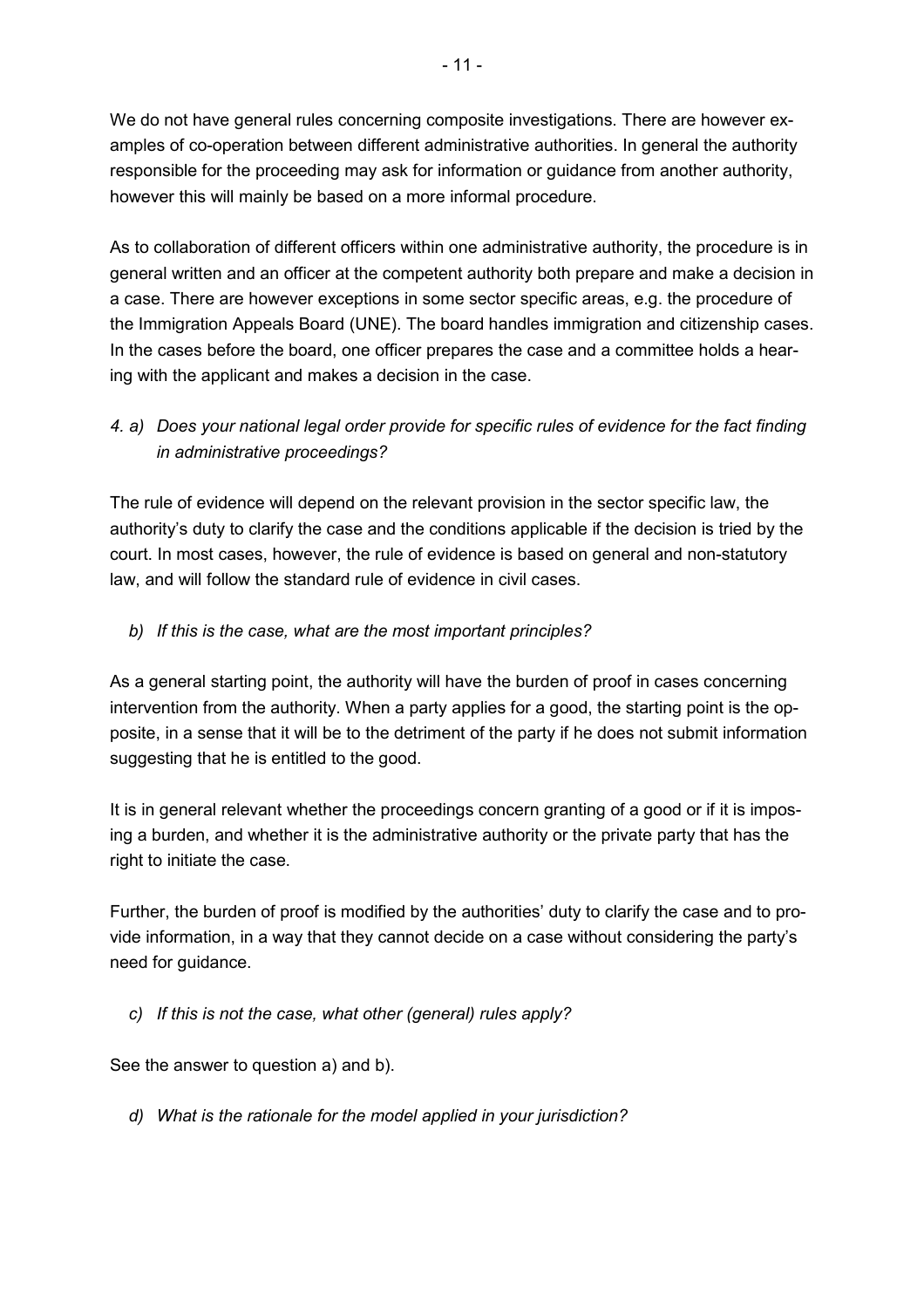The fundamental principles in Norwegian administrative law is legal protection and efficiency, and these principles forms the basis for the rules of evidence in each case.

*e) Are there any rules in your national legal order providing for the inadmissibility of certain evidence? If so, please give some details!* 

N/A

*(cf. Art. 9 (2) and (3), Art. 11 EP-Res.; Art. III-10 (2), III-15 ReNEUAL)* 

## *5. In court proceedings, who is responsible for the presentation and investigation of facts and evidence?*

Norway does not have any administrative courts, and all judicial review is conducted by ordinary courts of law, with the Supreme Court pronouncing judgments in the final instance. As a consequence, we have not answered all the questions below, as this may lead to misleading answers.

*a) The court or the parties?* 

In general, the parties are responsible for the presentation and investigation of facts and evidence. However, in some cases the court will have an independent responsibility for the presentation of facts and evidence, cf. the Norwegian Civil Procedure Act Section 21-3 (2), e.g. in cases concerning child welfare.

*b) Are there differences between the responsibilities of claimants and defendants or between individuals and administrative authorities?* 

N/A

*c) Is the administrative court free in the consideration of evidence or are there certain rules of evidence? In the latter case, please give details!* 

Yes, the general court is free in the consideration of evidence in cases concerning public administrative law.

*6. a) What is the general standard of control applied by administrative courts in regard to the fact finding of the administrative authority? Are there limitations in the scope of judicial control?* 

The general court has certain limitations in its competence in administrative matters. The judicial control in administrative matters is often referred to as a "control of legality" or a "con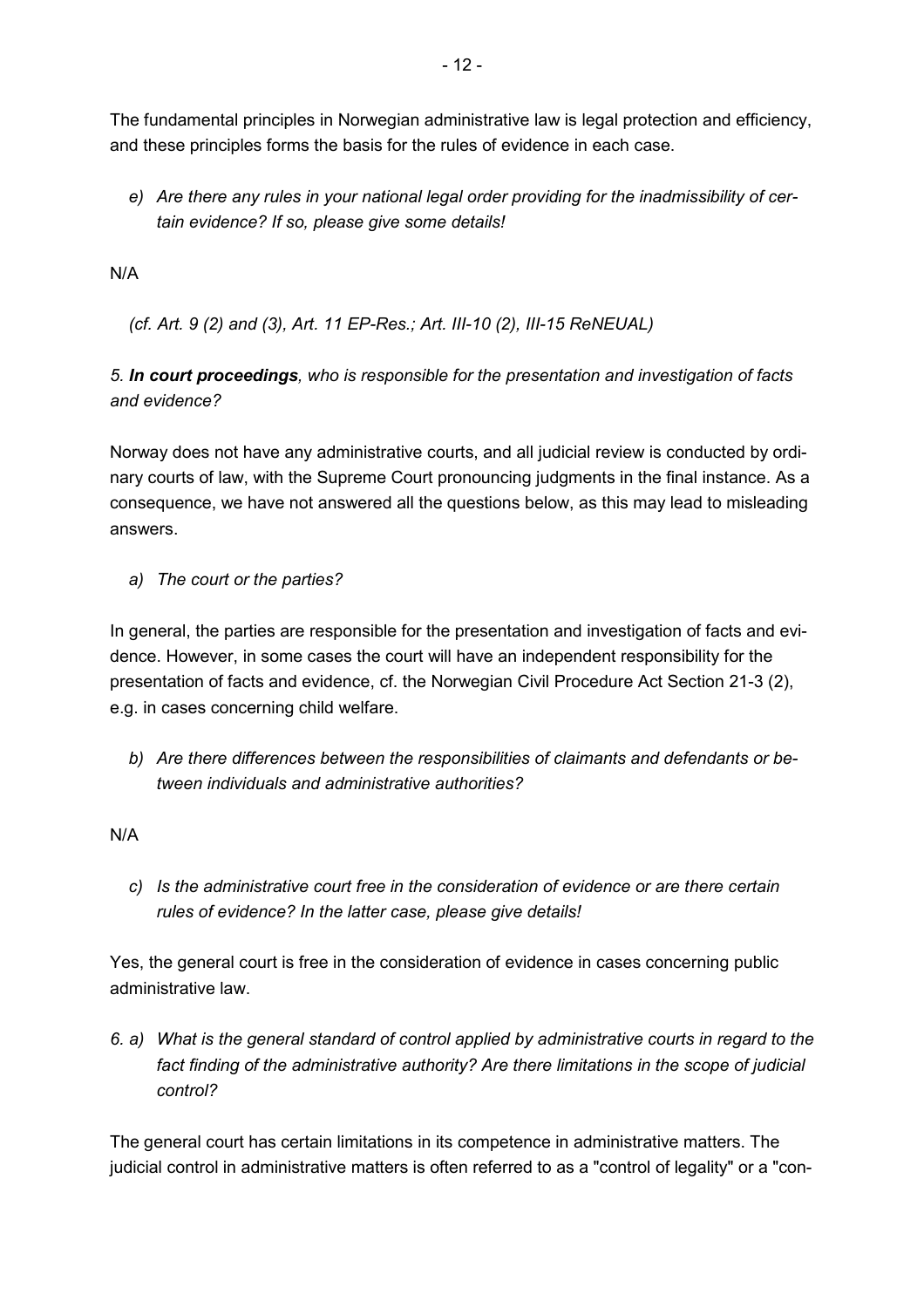trol of validity" of administrative decisions. A party who wants to challenge an administrative decision before the courts may therefore only challenge the validity of the decision, i.e. whether the relevant administrative body had legal basis for the decision, whether there are any errors in the factual basis for the decision or whether the decision is invalid due to procedural errors. If the legislation provides certain consequences if relevant statutory or legally binding conditions are met (e.g. tax exemptions or rights to social benefits) the courts can also undertake a full review of the content of the decision and determine whether it is in accordance with the law. The same applies if the law stipulate that the court shall review all aspects of the case (e.g. in case of judicial review of administrative decisions on coercive measures against individuals).

If the law has exclusively entrusted the administration with the discretion to decide whether a decision is to be made and what it will involve (e.g. whether a person should be allowed to serve alcohol in his restaurant or be given a building permit), such discretion will normally not be subject to judicial review. In such instances, the content of the decision may only be challenged before the courts if the administration has based the decision on considerations that lie outside the legal framework, there can be proven unfair discrimination, or the decision appears to be arbitrary or highly unreasonable.

*b) Does your national legal order know standards of (limited) control in regard to complex factual evaluations comparable to the concept of technical discretion applied by the ECJ (see annex to this question below)?* 

N/A

*c) If this is the case, what are typical cases in which such a standard of reduced control is applied?* 

N/A

*d) Are these cases qualified as a specific category of administrative discretion or are they subject to the general principles concerning discretionary powers of administrative authorities?* 

N/A

*7. a) In your national legal order, are the procedural standards to be observed by administrative authorities in their fact finding the more stricter the more the administrative authorities are conceded substantive discretionary powers?* 

There is no general distinction in this regard.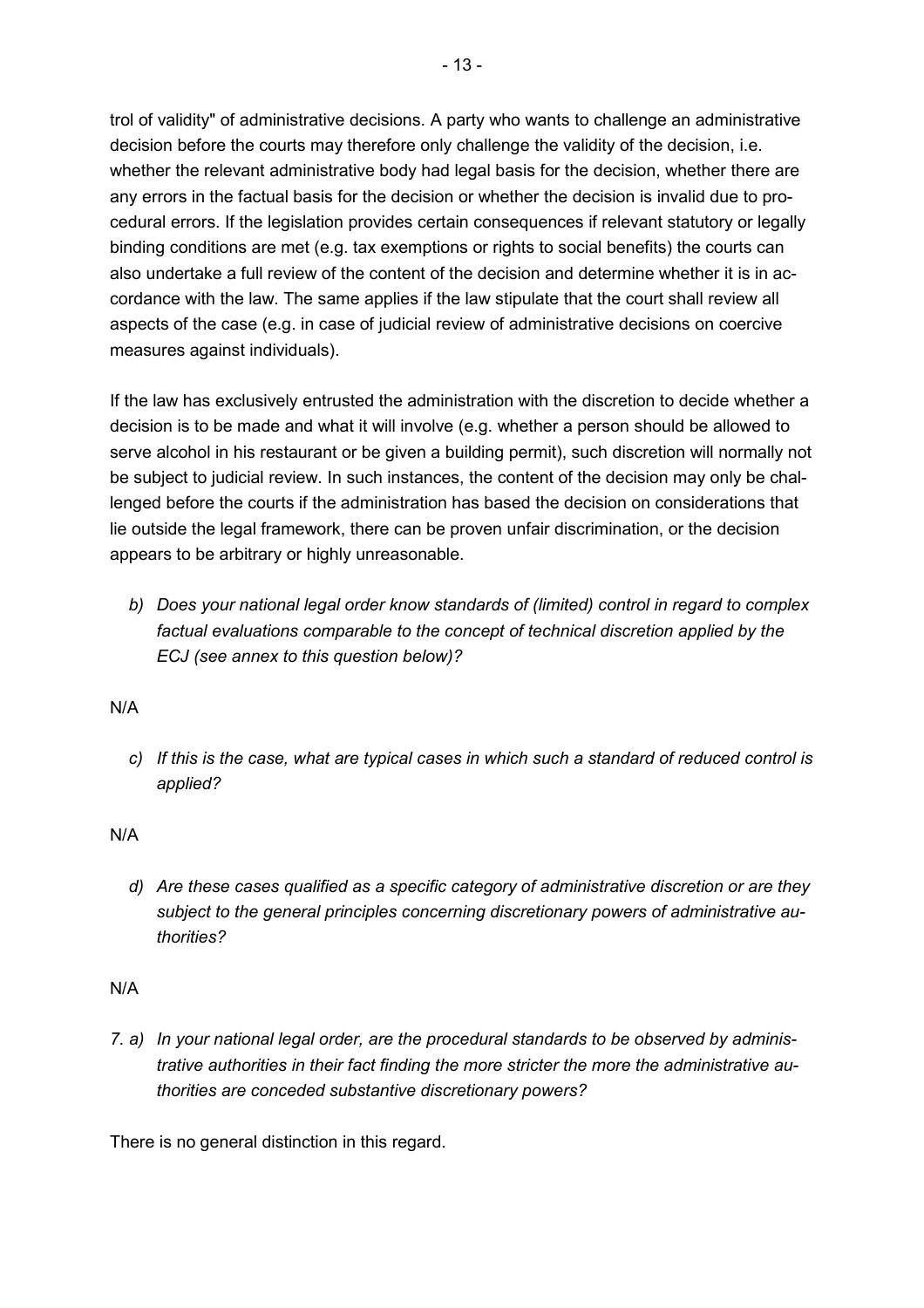*b) What is, as far as applicable, the rationale of reduced (substantive) controls exercised by the administrative courts?* 

N/A

*c) Are administrative courts reluctant to interfere with material decision-making of administrative authorities?* 

N/A

*d) Do they prefer to focus on procedural aspects?* 

N/A

*e) Does your national legal order know prepositioned or anticipated expert opinions (e.g. in environmental law) to which a superior validity is conceded?* 

N/A

*f) As far as the concept of technical discretion applied by the ECJ in regard to administrative decisions (or similar) is applied in your national legal order (cf. II.6.b)), can the reduced standard of control be regarded as a consequence of different institutional capacities of courts and administrative authorities?* 

N/A

- *8. Are there any constitutional provisions and/or principles governing the questions* 
	- *a) of the determination of facts of a case by the administration,*

N/A

*b) of the possibilities of the administration to enjoy discretion therein and* 

N/A

*c) of the standards of control to be applied by the administrative courts (e.g. a constitutional guarantee of effective judicial remedy, a strict duty of administrative bodies to comply with legal requirements)?* 

N/A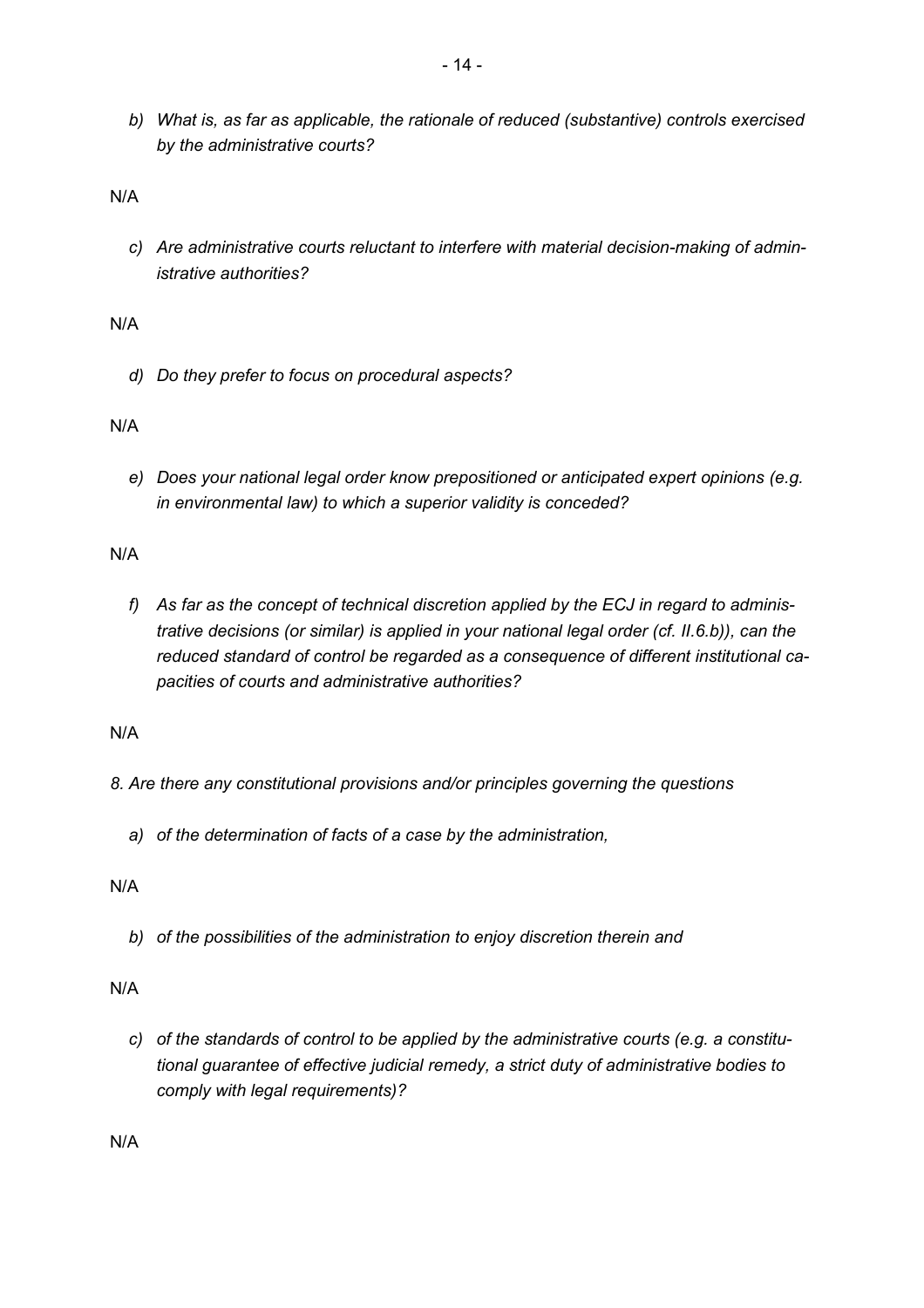*9. Is there a political or academic discussion concerning any kind of reform with regard to the discretionary powers of the administration, especially with regard to the determination of facts, and the corresponding reduced judicial control by administrative courts in your country? Are there recent legislative proposals concerning the discretionary powers of the administration and the corresponding reduced judicial control?* 

N/A

*10. What is the most important and most recent case law of your court relating to the discretionary powers of the administration, especially with regard to the determination of facts, and the corresponding reduced judicial control by administrative courts? Please identify up to three cases and provide some information about the content and relevance of the judgements!* 

N/A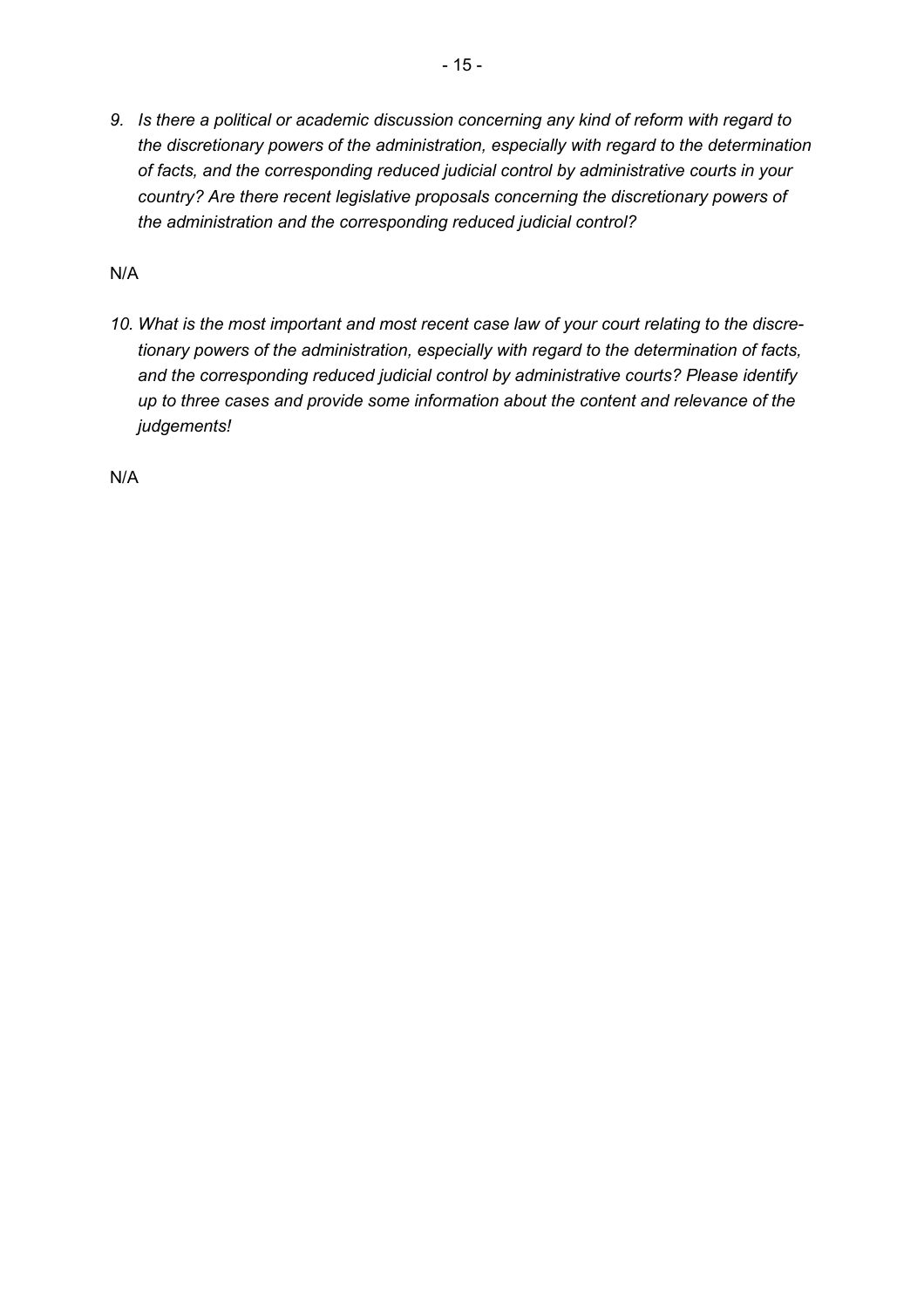### *III. Case Study*

*Initial Case:* 

*Applicant A applies for a construction permit for the construction of a commercial building at a location on the edge of the built-up area of municipality M.* 

*The competent administrative authority of the district (S – a state authority, not a municipal one) invites F, a farmer who owns the neighbouring piece of land, to express himself on A's application in a given time limit. S informs F that he will not be heard after the time limit has expired. F does not react.* 

*S also consults M, which supports the project because it hopes for a better economic development.* 

*O, a nature protection organisation, learns about the project from the local newspaper and asks S to be involved in the proceedings. O remarks that there have been sightings of red kites (milvus milvus, a species listed in Annex I of the Bird Protection Directive 2009/147/EC) at the designated location of the project. S does not reply to this, but internally consults the environment protection authority E (also a state authority). E explicates in its statement to the application, mostly relying on an expert opinion handed in by A as part of his application, that a population of red kites does existed in the concerned area, but from its scientific point of view of nature protection the project was scientifically justifiable because the known breeding areas were sufficiently distant from the designated location of the project and O had not brought forward anything concrete.* 

*M changes its mind and decides to draw up a development plan for the area concerned which is supposed to provide for a residential area.* 

*S issues the permit to A after a procedure without (other) defects and sends a copy to F and M, each containing an accurate instruction on the right to appeal to the administrative court within one month.* 

*F is against the settlement of commercial companies in his vicinity. He thinks there are already enough commercial companies in the village and moreover he is afraid of facing disadvantages in managing his soil because of increasing traffic.* 

*M, F and P, the president of the local "Association for Preserving the Traditions", who wants to defend the beauty of the homeland and thinks that A's project does not fit into the landscape, all bring actions before the competent administrative court against the permit. M also feels itself impaired in its exclusive municipal planning competence.*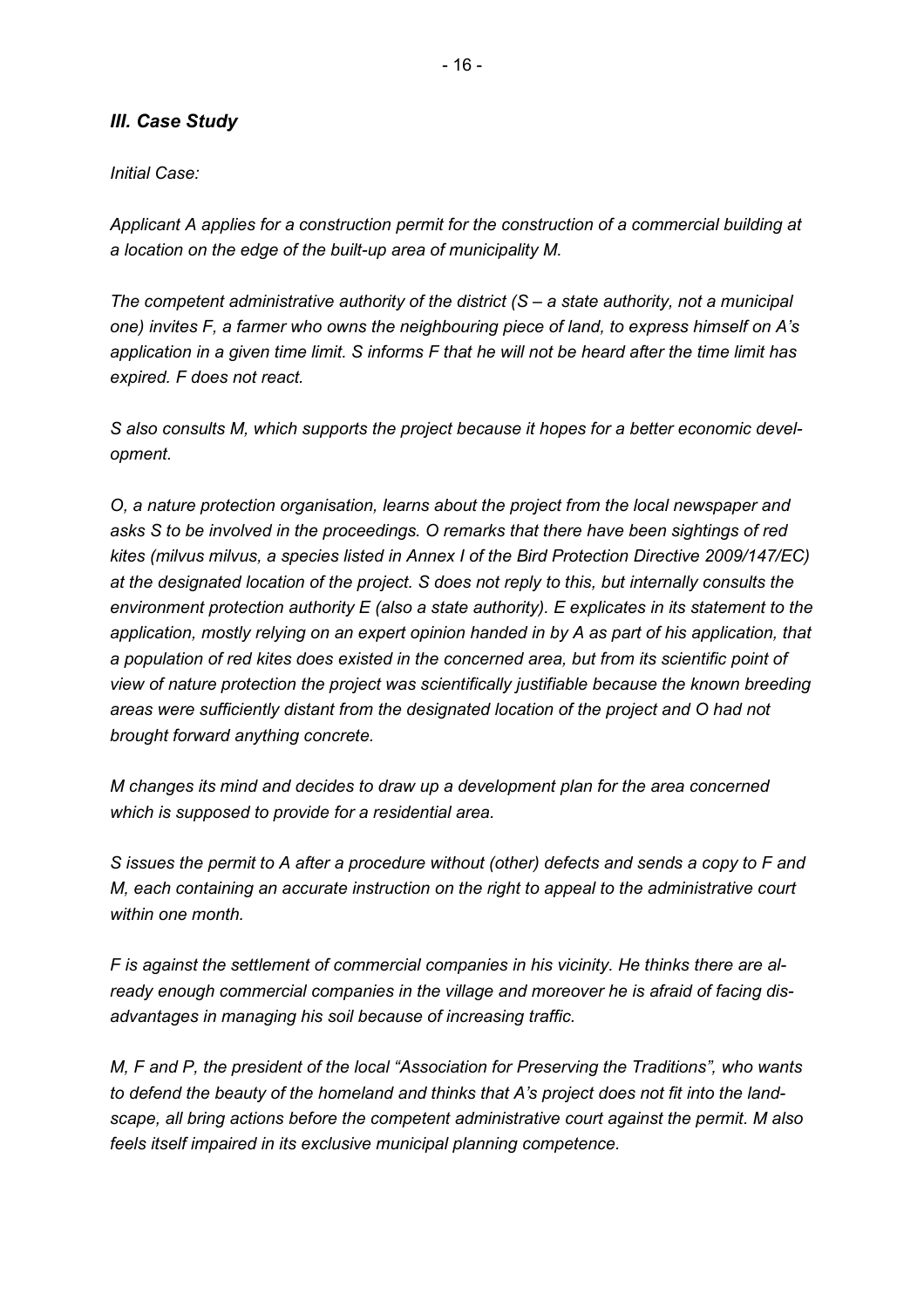*O learns only five months later, again from the local newspaper, that A received the permit and immediately refers to the competent administrative court. O argues that it should have been involved in the administrative proceedings. O points out that the risk for the red kite also was not justifiable because, very close to the designated location of the project, an eyrie had been found. The designated, up to now not built-up location constituted an important hunting ground for the red kite. If a construction was allowed here, the breeding success of the local population of red kites would be seriously endangered. O submits an expert opinion of an internationally respected ornithologist which supports its allegations.* 

#### *Questions:*

#### *1. How is the court going to decide on the objections of M, F and P?*

As mentioned, Norway does not have administrative courts. All judicial review is conducted by ordinary courts. An administrative decision like this will most likely be appealed to a superior administrative agency, and the appellate decision may eventually be challenged in court. The superior administrative agency will try the case in full. The court, however, only has a "control of legality" of administrative decisions.

## F

As a neighbour to the construction site, the farmer has a right to take action in the case. The court can however only try the validity of the permit, i.e. whether S has legal basis for the decision, whether there are any errors in the factual basis for the permit or whether the permit is invalid due to procedural errors. In order to challenge the content of the permit, F has to argue that S has based the decision on considerations outside the legal framework or that the decision is arbitrary or highly unreasonable.

## P

The court has to decide whether the association can take action in the case. This depends on whether the association has legal interest in the case. The association may have legal interest if the question in the case is within the purpose of the association. It will be necessary to investigate the association's statutes. Further, the association needs to be representative, i.e. a natural representative for the interests involved in the case.

## M

The court first has to decide whether the municipality is entitled to take legal action in the case. This will depend on whether the municipality has a genuine need to have the claim determined. This shall be determined based on a total assessment of the relevance of the claim and M's connection to the claim.

*2. How is the court going to decide on the action brought by O? Is the mere fact that S did not involve O in the administrative proceedings going to help O's action to suc-*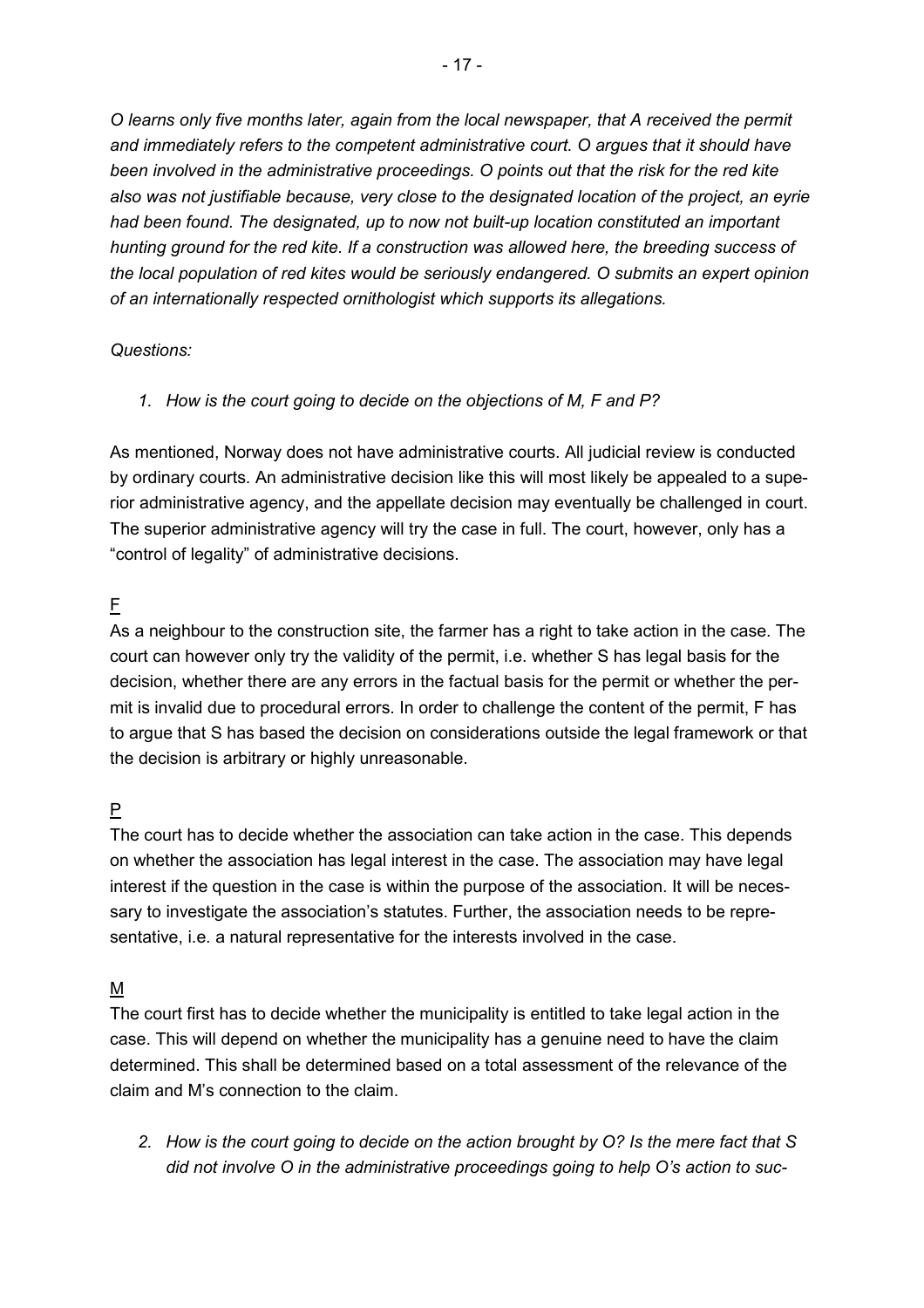*ceed? Supposing that this is not the case, how is the court going to assess the question of the risk for the red kite?* 

As with P, the court has to decide whether the organisation can take action in the case. The assessment is the same as with P. The court will look at the purpose of the organisation and whether its representative for the case.

It is not of relevance that S did not involve O in the administrative process.

The court may consider whether there is an error in the factual basis for the permit. The court may also investigate whether the case was sufficiently clarified before decision was taken.

#### *Modification:*

*Case like the initial case, but A now applies for a permit under pollution control law for the construction of a small wind farm (project according to Annex II of the Environmental Impact Assessment Directive 2011/92/EU) in the outskirts of M. M initially supports the project as in the initial case, but then decides to plan a commercial area which is supposed to include the designated location of A's project. E additionally explicates, based on the opinion handed in by A, too, that the risk of collisions of the red kite with the blades of the wind generators was negligible because of the distance of the known breeding areas from the designated location, whereas the opinion brought by O sees an unjustifiable risk because the designated location of the project constituted an important hunting ground of the red kite.* 

*How is the court going to decide on the actions now?* 

The court can only try the validity of the decision, i.e. whether S has legal basis for the decision, whether there are any errors in the factual basis for the permit or whether the permit is invalid due to procedural errors. In order to challenge the content of the permit, A has to argue that S has based the decision on considerations outside the legal framework or that the decision is arbitrary or highly unreasonable.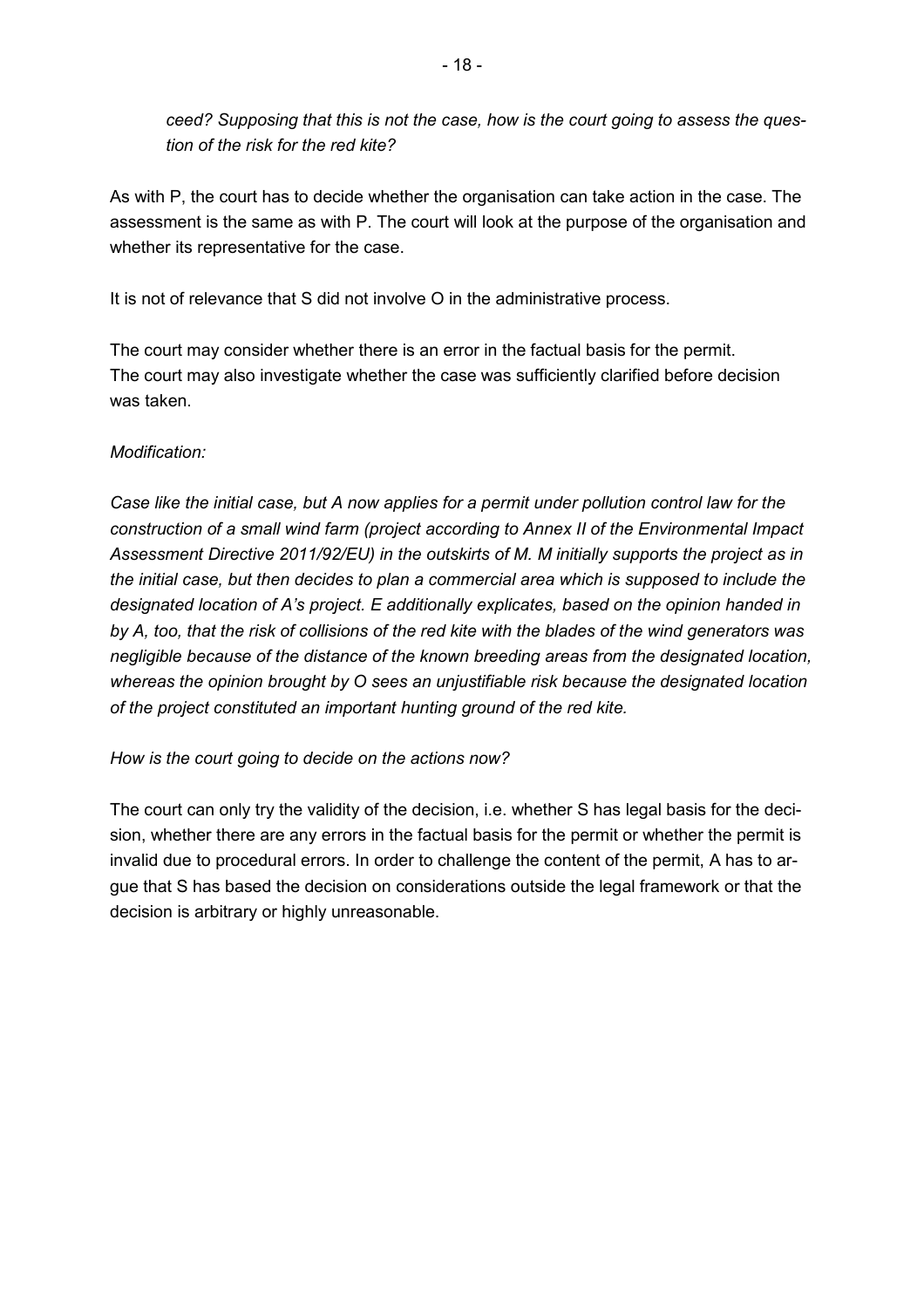#### *Annex to question II.6.b)*

*In recent case law concerning European Union state aid law and European Union competition law (anti-competitive practices, merger control) the European Court of Justice established – according to recent academic writings – a concept of three levels (stages) for the judicial control of administrative fact finding and legal qualification of facts<sup>1</sup> :* 

- *1. (abstract) interpretation of legal provisions;*
- *2. determination (or establishment) of (simple) facts (the factual basis);*
- *3. only in case of complex factual matters (interdependencies, causalities, uncertainty,...)* evaluation (or appraisal) of complex facts (economic impact, complex progno*sis, certain risks for health and safety);*
- *4. (concrete) legal qualification (or characterisation) of simple facts or of the results of a complex evaluation with regard to a legal term – sometimes based on the interpretation of a legal provision.*

*Concerning levels 2 and 4 the European Court of Justice applies a strict scrutiny while the Court reduces its control on level 3 under the rubric of a so called technical discretion which must be differentiated from classic discretionary powers. For example the European Court of Justice takes the view that the finding that a state aid favours (!) a certain undertaking as prohibited by Art. 107 (1) TFEU requires in some cases (!) a complex (!) economic evaluation of the factual situation. Thus, in such specific factual situations the Commission has a technical discretion and the Court will apply a reduced standard of control ("manifest error") focussing on procedural requirements especially with regard to the duty to carefully and impartially investigate the case<sup>2</sup> . In contrast, articles 107 (3), 108 (3) TFEU provide for a classic discretionary power ("may be considered") of the Commission according to the Court.* 

*Many commentators compare this four-level-concept with concepts in French administrative law. Other jurisdictions tend to omit the 3rd level and to focus on levels 2 and 4. Nevertheless, some jurisdictions have established a broad understanding of discretionary powers probably comprising also categories like the technical discretion under European Union law. Also the German concept of "Beurteilungsspielräume" concerning the administrative concretisation of legal requirements (a form of discretion with a view to the facts rather than with a view to* 

<sup>1</sup> ECJ case C-104/00 P (DKV/HABM); case C-449/99 P (EIB/Hautem); see also case 56/64 (Consten and Grundig/Commission); case 42/84 (Remia/Commission); case C-525/04 P (Spain/Lenzing); case C-269/90 (TU München/Hauptzollamt München-Mitte); case C-12/03 P (Commission/Tetra Laval).

<sup>2</sup> See ECJ case 56/64 (Consten and Grundig/Commission); case 42/84 (Remia/Commission); case C-525/04 P (Spain/Lenzing); case C-269/90 (TU München/Hauptzollamt München-Mitte); case C-12/03 P (Commission/Tetra Laval).